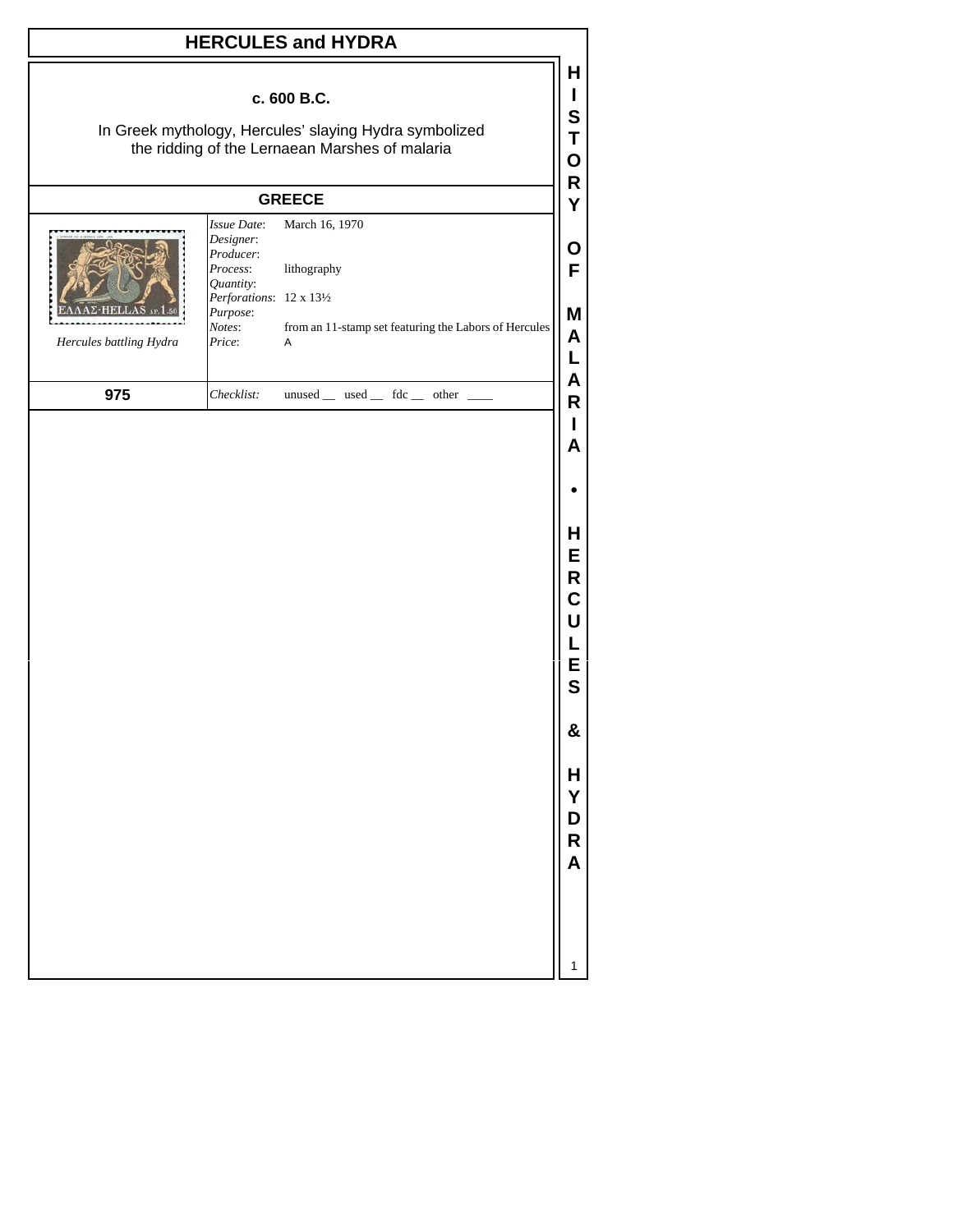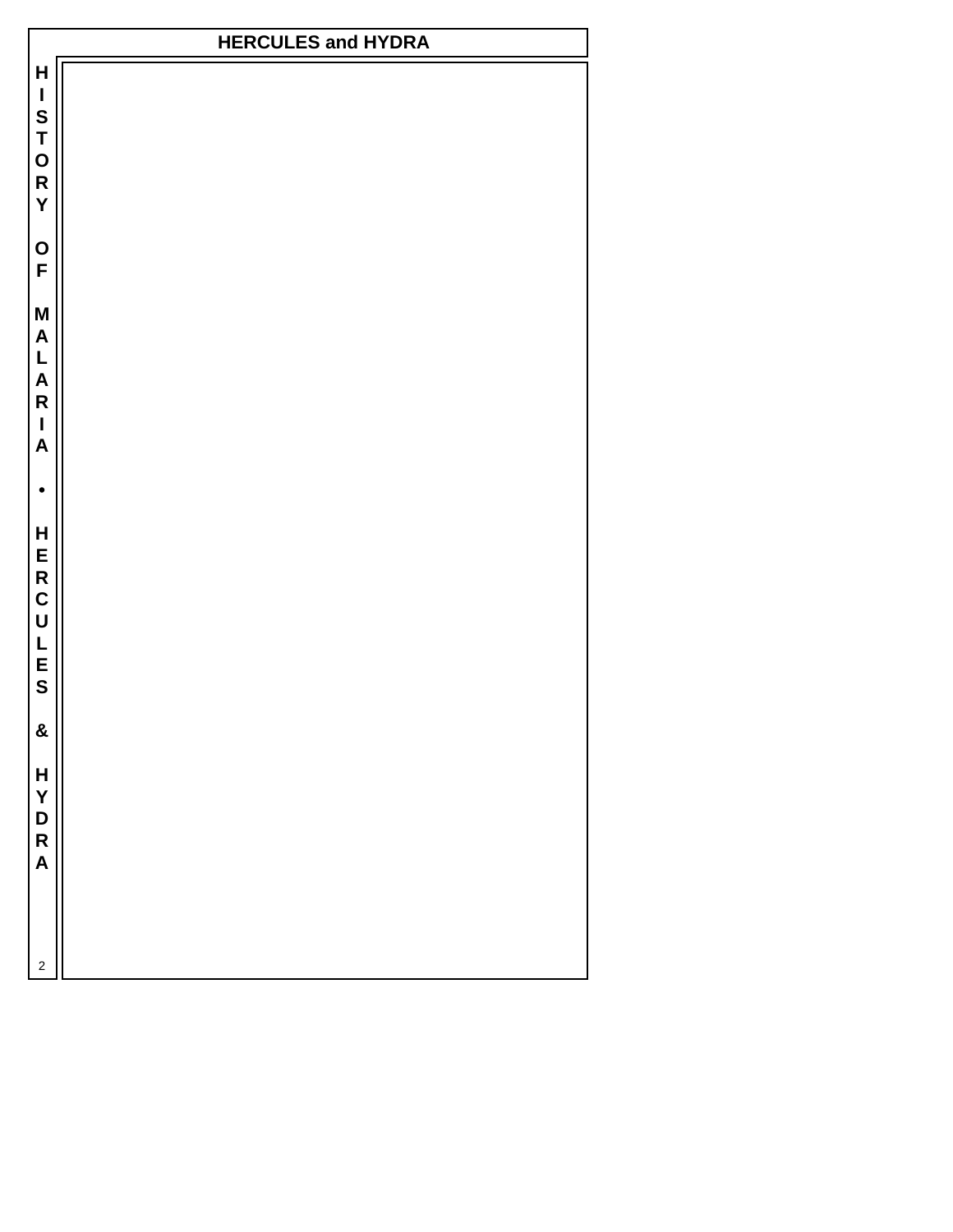| <b>HERCULES and HYDRA</b>                              |                                                                                                                            |                                                                                                      |                                      |  |  |  |  |
|--------------------------------------------------------|----------------------------------------------------------------------------------------------------------------------------|------------------------------------------------------------------------------------------------------|--------------------------------------|--|--|--|--|
| <b>AUSTRIA</b>                                         |                                                                                                                            |                                                                                                      |                                      |  |  |  |  |
| EICHISCHE NATIONALBIBLIOTHEI<br>Hercules slaying Hydra | Issue Date:<br>Designer:<br>Producer:<br>Process:<br>Quantity:<br>Perforations: 131/2 x 14<br>Purpose:<br>Notes:<br>Price: | September 28, 1966<br>photogravure and engraved<br>publize Austria;s national library<br>$\mathsf A$ | L<br>S<br>Τ<br>O<br>R<br>Y           |  |  |  |  |
|                                                        |                                                                                                                            |                                                                                                      | O<br>F<br>M                          |  |  |  |  |
| 774                                                    | Checklist:                                                                                                                 | unused _ used _ fdc _ other                                                                          | A<br>L<br>A<br>R<br>I<br>A           |  |  |  |  |
|                                                        |                                                                                                                            |                                                                                                      |                                      |  |  |  |  |
|                                                        |                                                                                                                            |                                                                                                      | Н<br>E<br>R<br>C<br>U<br>L<br>E<br>S |  |  |  |  |
|                                                        |                                                                                                                            |                                                                                                      | &                                    |  |  |  |  |
|                                                        |                                                                                                                            |                                                                                                      | H<br>Y<br>D<br>R<br>A                |  |  |  |  |
|                                                        |                                                                                                                            |                                                                                                      | 3                                    |  |  |  |  |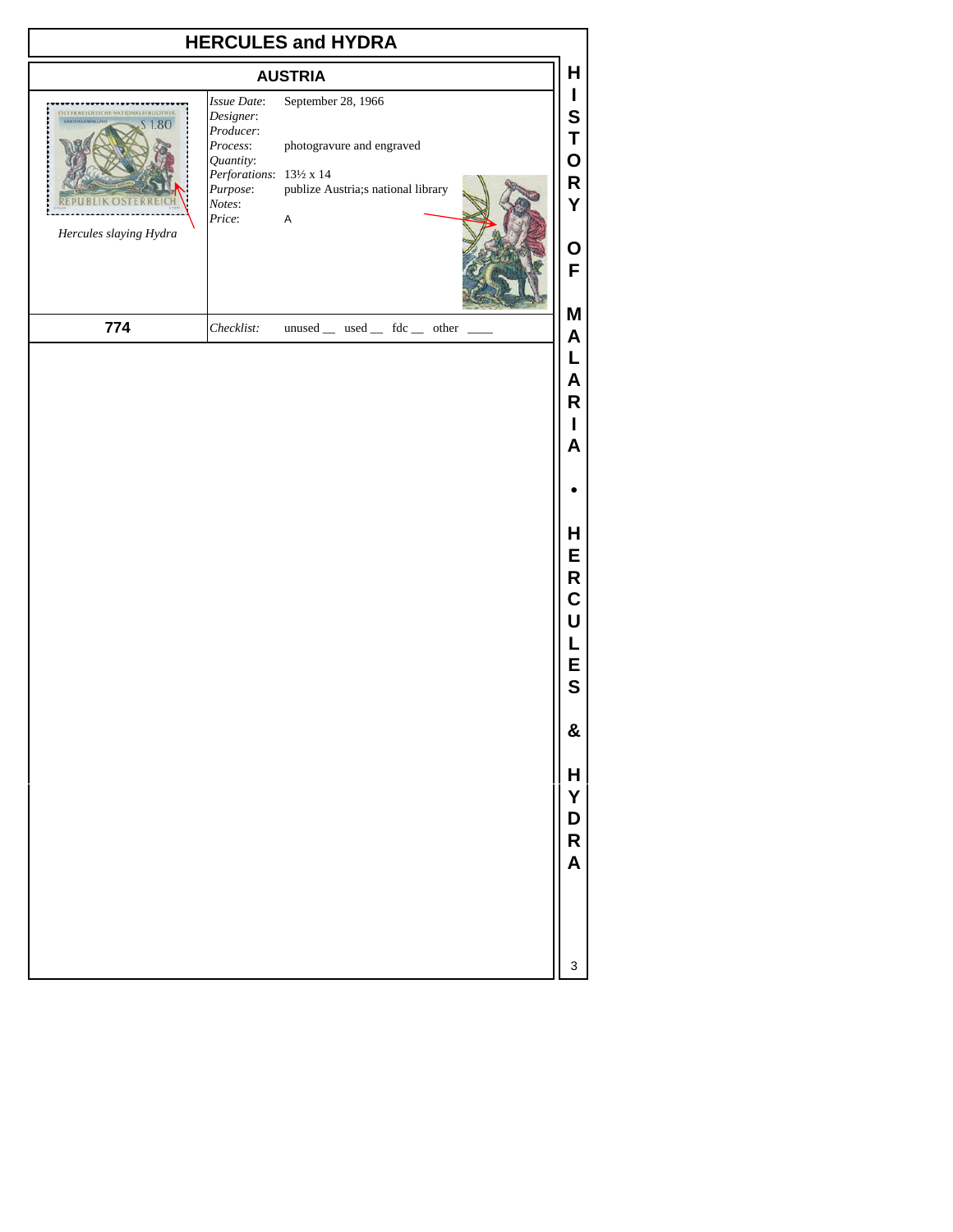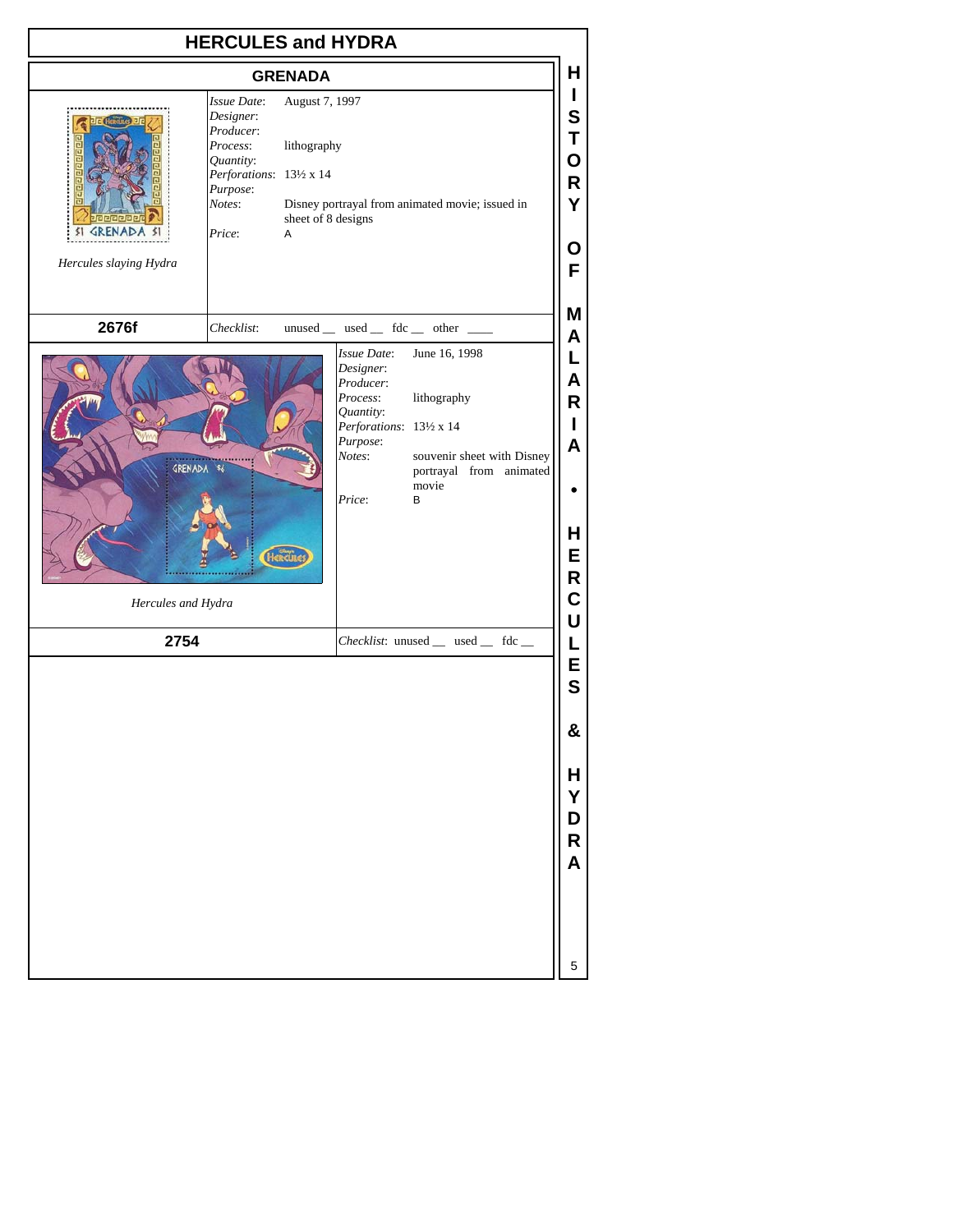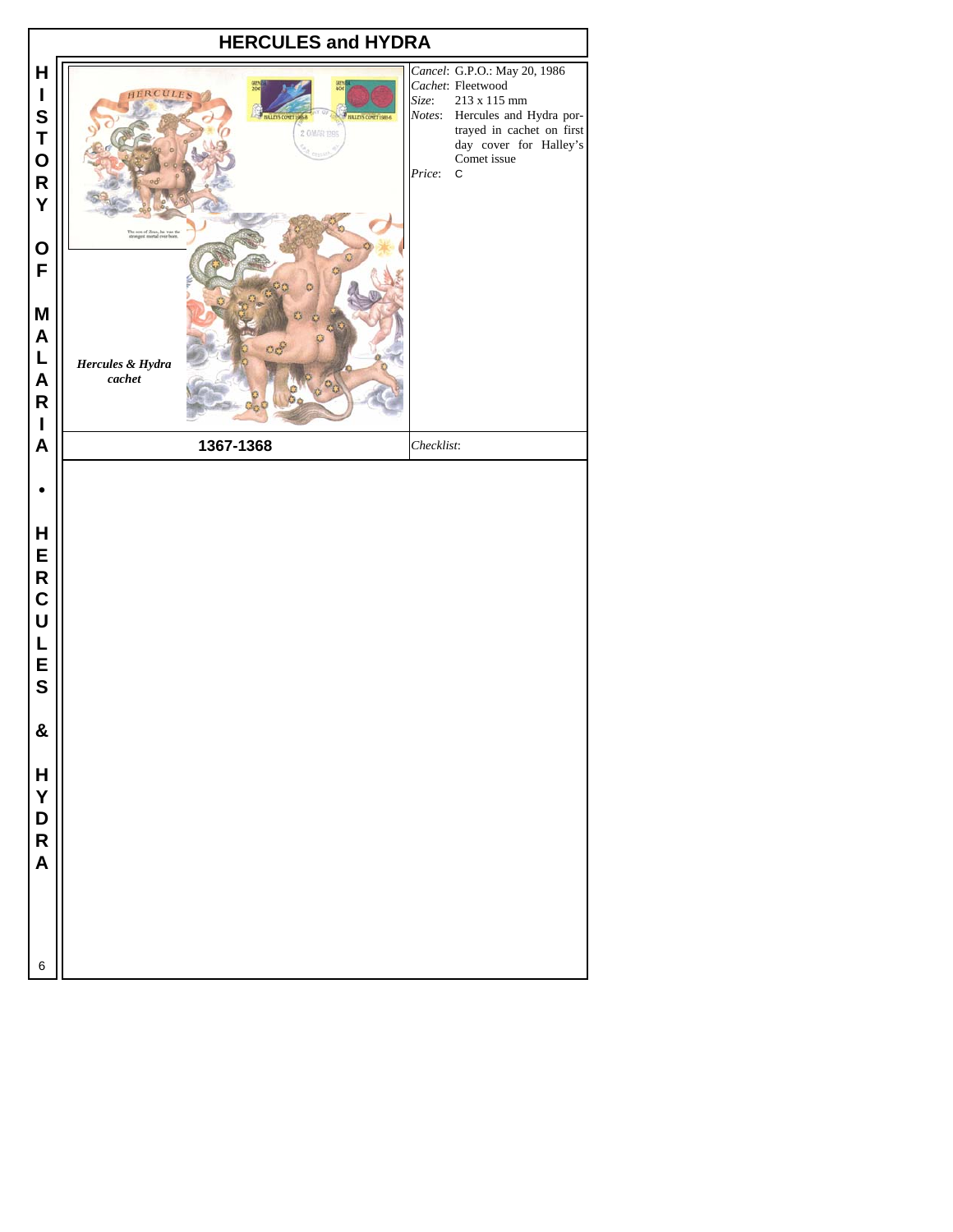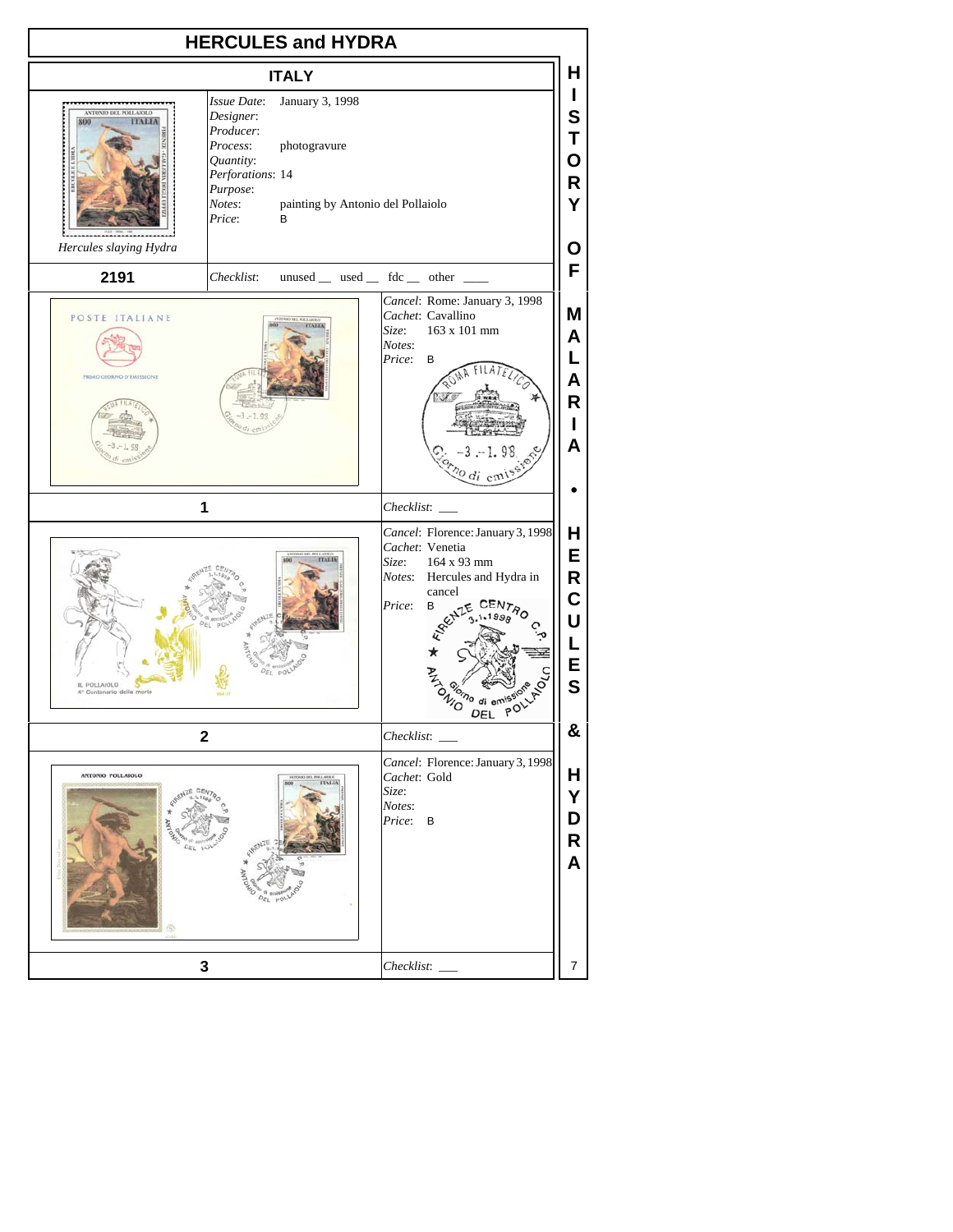| <b>HERCULES and HYDRA</b>                                                                                                                                   |                         |                                                                                          |  |  |  |  |  |  |  |
|-------------------------------------------------------------------------------------------------------------------------------------------------------------|-------------------------|------------------------------------------------------------------------------------------|--|--|--|--|--|--|--|
| $\mathsf{H}$<br>$\mathbf I$<br>S<br>T<br>O<br>R<br>Y<br>$\mathbf O$                                                                                         |                         | Cancel: Florence: January 3, 1998<br>Cachet: maximum card<br>Size:<br>Notes:<br>Price: C |  |  |  |  |  |  |  |
| F                                                                                                                                                           | $\overline{\mathbf{4}}$ |                                                                                          |  |  |  |  |  |  |  |
| $\boldsymbol{\mathsf{M}}$<br>$\boldsymbol{\mathsf{A}}$<br>$\mathsf L$<br>$\boldsymbol{\mathsf{A}}$<br>${\sf R}$<br>$\mathbf I$<br>$\boldsymbol{\mathsf{A}}$ |                         |                                                                                          |  |  |  |  |  |  |  |
|                                                                                                                                                             |                         |                                                                                          |  |  |  |  |  |  |  |
| $\mathsf{H}$<br>ERCU<br>L<br>E<br>S                                                                                                                         |                         |                                                                                          |  |  |  |  |  |  |  |
| &                                                                                                                                                           |                         |                                                                                          |  |  |  |  |  |  |  |
| $\mathsf{H}$<br>Y<br>D<br>$\mathsf{R}$<br>$\mathsf{A}$                                                                                                      |                         |                                                                                          |  |  |  |  |  |  |  |
| 8                                                                                                                                                           |                         |                                                                                          |  |  |  |  |  |  |  |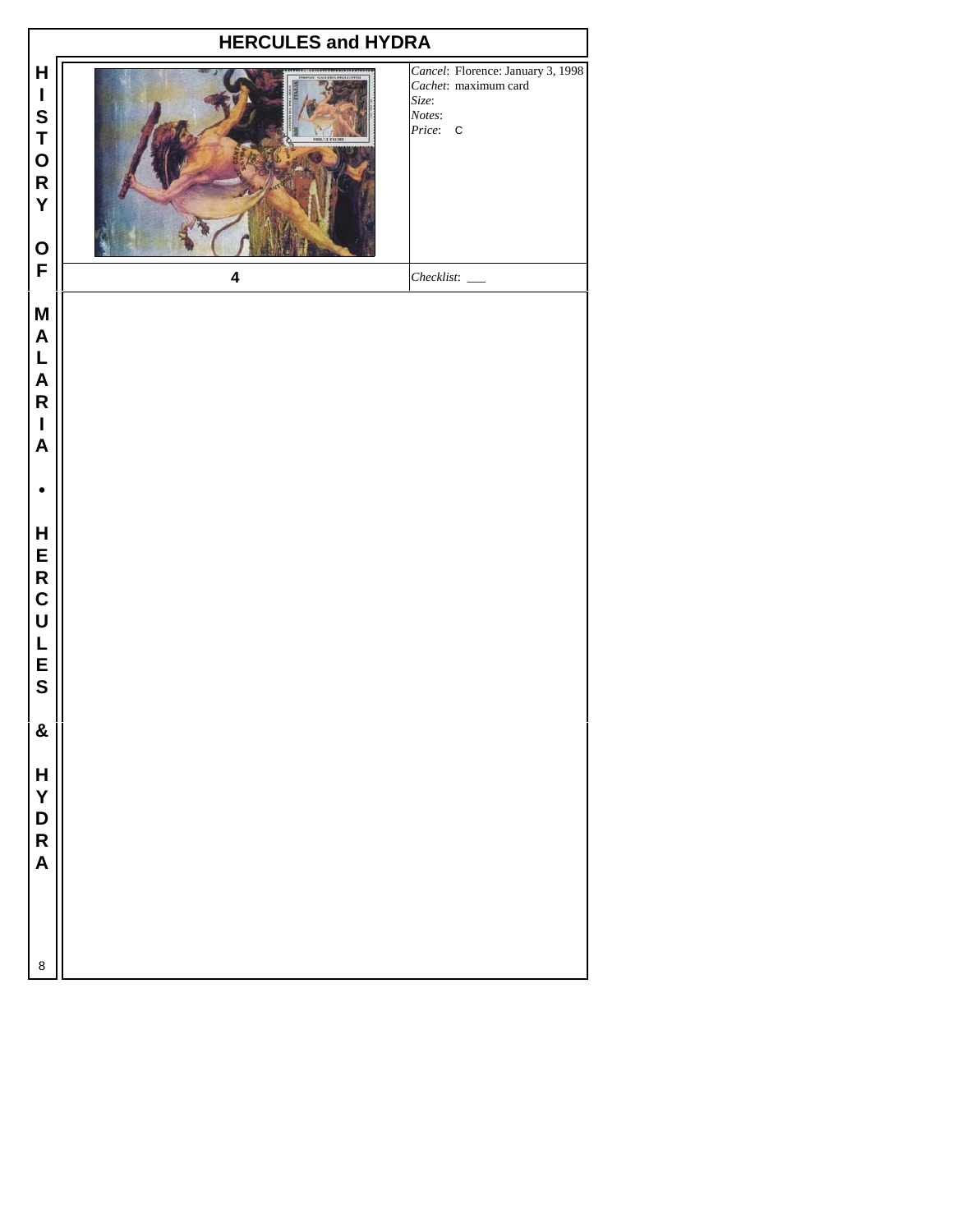| <b>HERCULES and HYDRA</b>                                                                                       |                                                                                                                                                                                                                  |  |  |                                                                                          |                                                                                                                            |                                                                               |
|-----------------------------------------------------------------------------------------------------------------|------------------------------------------------------------------------------------------------------------------------------------------------------------------------------------------------------------------|--|--|------------------------------------------------------------------------------------------|----------------------------------------------------------------------------------------------------------------------------|-------------------------------------------------------------------------------|
| <b>MONACO</b>                                                                                                   |                                                                                                                                                                                                                  |  |  |                                                                                          |                                                                                                                            |                                                                               |
| Hercules slaying Hydra                                                                                          | Issue Date:<br>November 5, 1981<br>Designer:<br>Producer:<br>Process:<br>engraved<br>Quantity:<br>Perforations: 13<br>Purpose:<br>raise money for the Red Cross<br>from a 2-stamp issue<br>Notes:<br>Price:<br>B |  |  |                                                                                          |                                                                                                                            |                                                                               |
| <b>B101</b>                                                                                                     | Checklist:                                                                                                                                                                                                       |  |  |                                                                                          | unused _ used _ fdc _ other _                                                                                              | Ο<br>F                                                                        |
| PRINCIPAUTÉ DE MONACO<br>OFFICE DES EMISSIONS DE TIMBRES-POSTE<br>PREMIER JOUR<br>D'ÉMISSION<br>FIRST DAY COVER | 1<br>car<br><b>EMER JOUR</b><br><b>MAY CAY COLLER</b>                                                                                                                                                            |  |  | Size:<br>Notes:<br>Price:<br>Checklist:<br>Cachet: C.I.F.<br>Size:<br>Notes:<br>Price: C | Cancel: Monaco: November 5,<br>1981<br>Cachet: post office<br>with B100<br>С<br>MAC<br>Cancel: Monaco: November 5,<br>1981 | Μ<br>A<br>L<br>A<br>R<br>L<br>A<br>Н<br>E<br>R<br>C<br>U<br>E<br>$\mathbf{s}$ |
|                                                                                                                 | $\mathbf 2$                                                                                                                                                                                                      |  |  | Checklist:                                                                               |                                                                                                                            | &                                                                             |
| MONACO<br>$\rightarrow$<br>CROIX-ROUGH 1981                                                                     | PREMIR JOUR<br>D'EMISSION<br><b>FEAT DAY COVER</b>                                                                                                                                                               |  |  | Size:<br>Price:                                                                          | Cancel: Monaco: November 5,<br>1981<br>Cachet: O.P.P.<br>Notes: with B100<br>С                                             | Н<br>Υ<br>D<br>R<br>A                                                         |
|                                                                                                                 | 3                                                                                                                                                                                                                |  |  |                                                                                          |                                                                                                                            | 9                                                                             |